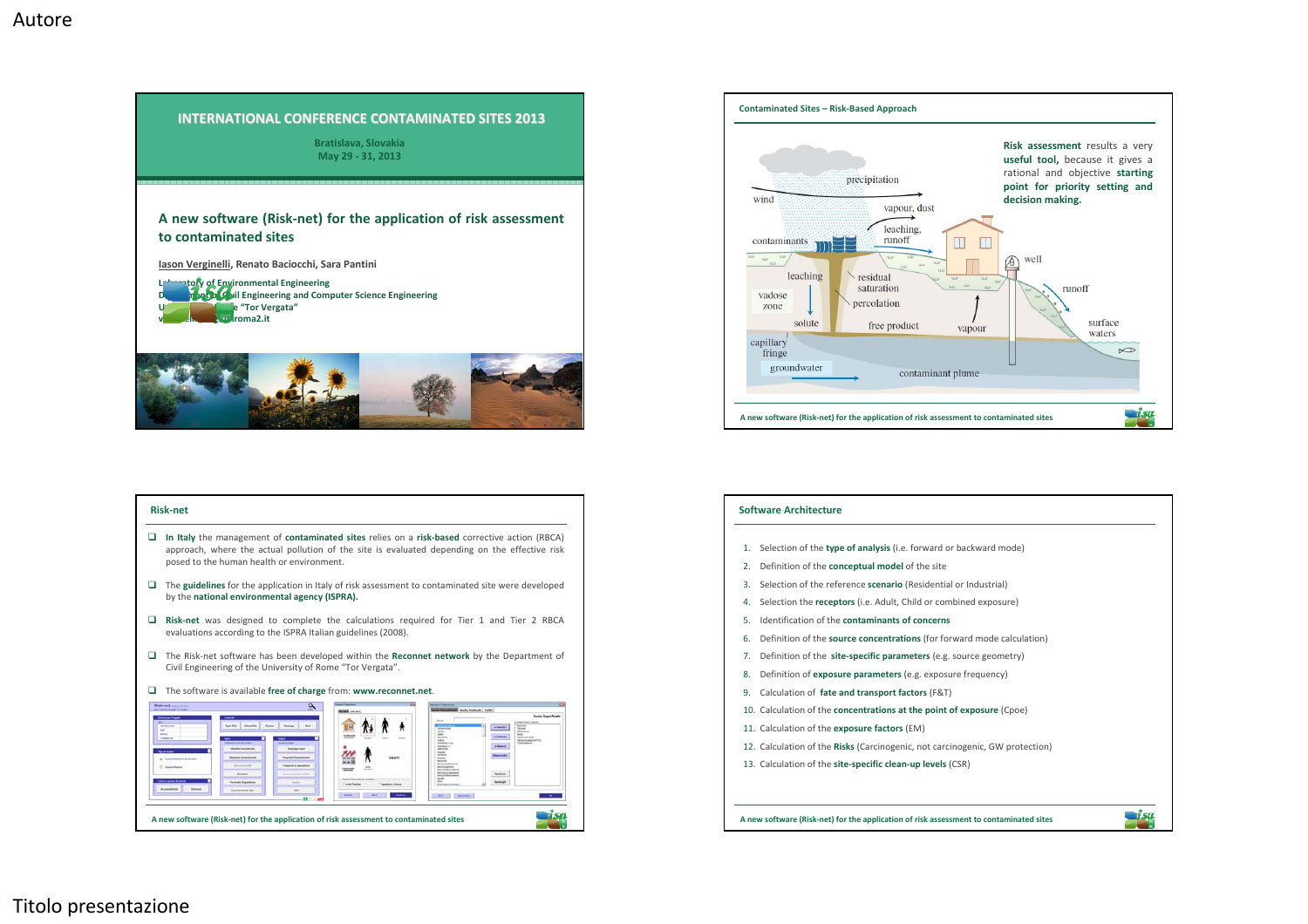

| You can select different receptor for on-<br>site and off-site exposure<br><b>Select Receptors</b> | <b>Staff prompt</b>                                                                                                                                                                                                                                                                                                                                 |
|----------------------------------------------------------------------------------------------------|-----------------------------------------------------------------------------------------------------------------------------------------------------------------------------------------------------------------------------------------------------------------------------------------------------------------------------------------------------|
| On-Site Off-Site                                                                                   | <b>Residential or Recreational use</b>                                                                                                                                                                                                                                                                                                              |
|                                                                                                    | <b>Child:</b> Children (default age 6), with a low<br>ä,<br>body weight.                                                                                                                                                                                                                                                                            |
|                                                                                                    | Adult: Adult with a full grown body weight.<br>٠                                                                                                                                                                                                                                                                                                    |
| Besidential<br>OFF-SITE<br>Adult Worker<br><b>England State</b><br><b>Oroundwater Protector</b>    | Adjusted (Child + Adult): For the<br>ä,<br>residential exposure<br>scenario.<br>the<br>"Adjusted" option calculates an average<br>exposure values among the child and<br>adult. Age adjustment is applied for<br>carcinogenic contaminants only, where<br>carcinogenic exposures are assumed to<br>be chronic over the lifetime of the<br>receptor. |
| <sup>6</sup> Respect of CSC GW<br>Water Ingestion                                                  | <b>Commercial or Industrial use</b>                                                                                                                                                                                                                                                                                                                 |
| <b>HELP</b><br>Default<br>Continue                                                                 | Adult: Adult working at a full-time job.<br>٠                                                                                                                                                                                                                                                                                                       |

| <b>Commands</b><br>Centinue | HELP                                  | m<br>Primt.<br><b>Lang N</b>           | Risk-net<br><b>Conceptual Model</b> | Select All<br><b>Department Add</b> | <b>Migration Pathways</b><br><b>Surface Soil</b> |
|-----------------------------|---------------------------------------|----------------------------------------|-------------------------------------|-------------------------------------|--------------------------------------------------|
|                             |                                       |                                        | Target<br><b>Do-Site</b>            | Off-arter                           | Dermal contact                                   |
| Source                      |                                       | Exposure                               |                                     |                                     | Soil ingestion                                   |
|                             | <b>Continental</b>                    | 57 Sal Inserters and Derival Cartheli  | <b>Didas</b>                        | the U.S. Like                       | Outdoor air inhalation                           |
|                             |                                       | TP Cumbor Ingigra Inhalaston           | <b>Pi ce-tre</b>                    | IT Off-line (ADF)                   | Indoor air inhalation                            |
| <b>Surface Sed</b>          | Valablastian<br><b>World Streaker</b> | <b>SF</b> Indoor Vacura Intuitution    | <b>Di Cerdite</b>                   | To UK 184                           | Outdoor particulate inhalation                   |
|                             |                                       | <sup>T</sup> Outdoor Dunk 3-Rationer   | IT OH SHA                           | T Off Ste DOF!                      | Indoor particulate inhalation                    |
|                             |                                       | <sup>T</sup> Industrial Detailedge     | IT over                             | No 1/4 Day                          | Leaching to groundwater                          |
|                             | Leadway                               | P Leading to groundmater               | IT over                             | POTOMONT                            | <b>Subsurface Soil</b>                           |
|                             |                                       |                                        |                                     |                                     | • Outdoor air inhalation                         |
|                             |                                       | D Culture Issues Studenton             | <b>Di centre</b>                    | T" Off-Saw (ADF)                    | Indoor air inhalation                            |
| <b>Subscribes had</b>       | <b>Valentice Ave</b>                  | R Sylvan Tapers Ethaletter             | <b>Ployes</b>                       | By OKDA                             | Leaching to groundwater<br>۰                     |
|                             | Leaderg                               | <b>W Leading to gravedness</b>         | IT over                             | <b>Q</b> CIRSON CAPT                | Groundwater                                      |
|                             |                                       |                                        |                                     |                                     | • Outdoor vapor inhalation                       |
|                             |                                       | <b>Di Question manora è fratamento</b> | $\Gamma$ o-sw                       | Di celliste (acir)                  | Indoor vapor inhalation                          |
| Greensheater                | <b><i><u>Stakeholden</u></i></b>      | <sup>11</sup> Indoor Kanny Drivesbar   | <b>F</b> de file                    | IT CARAGO CUPS                      | Affected groundwater<br>۰                        |
|                             | Deed                                  | <b>P Gardwin orienses</b>              | <b>T</b> guide                      | <b>U crisis can</b>                 |                                                  |

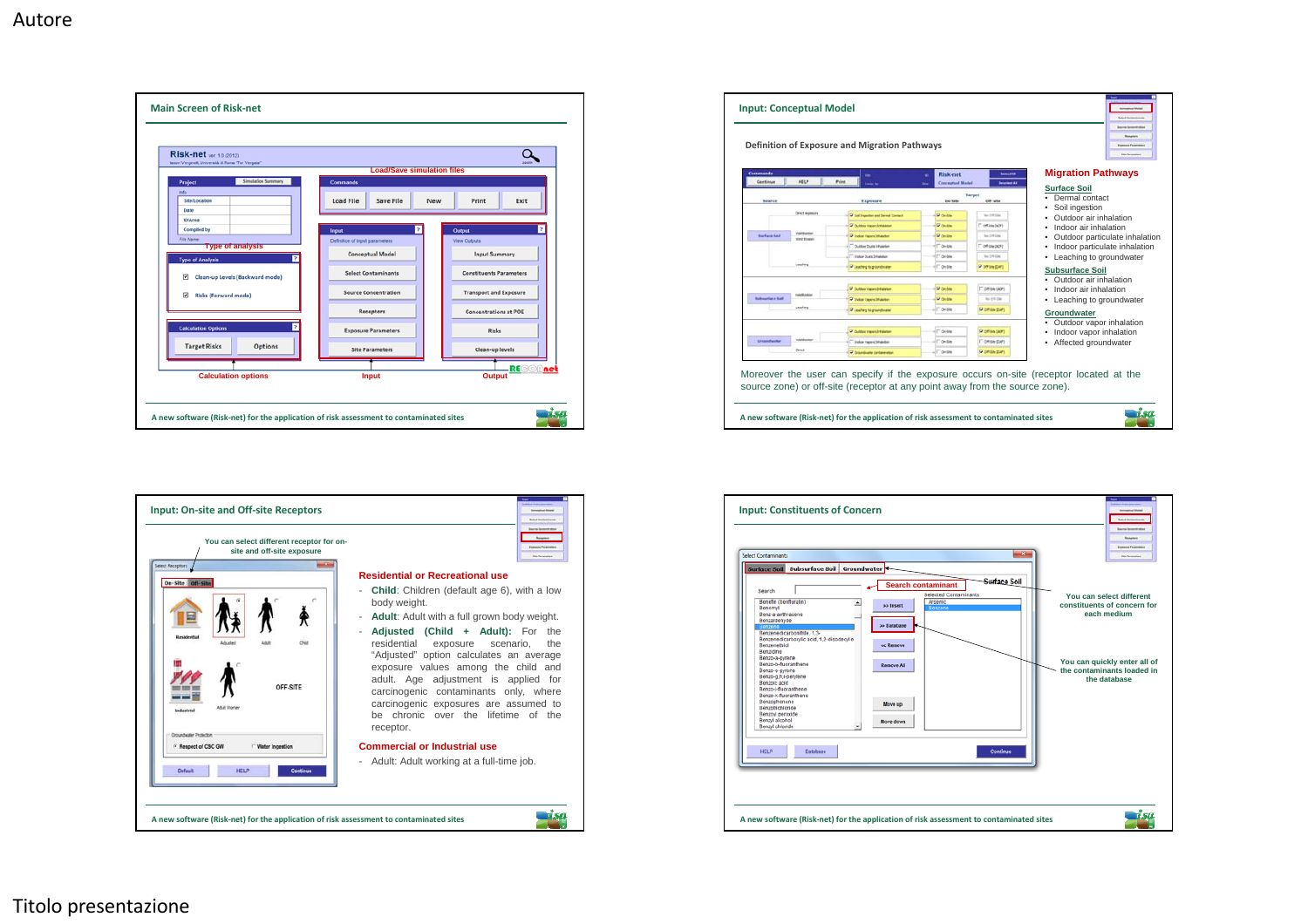

| su.<br><b>Camp to</b><br><b>United</b><br>temper<br>thos<br><b>NE</b><br>ATE<br><b>VERTS</b><br>m | Adult<br>$70^{\circ}$ | Residential<br>Child<br>On Mile      | Risk-net<br>Exposizes Parameters<br>Industrial<br>Adult | Adult         | Residential<br>Child                | Default ISPEA<br>Industrial |     |                             |
|---------------------------------------------------------------------------------------------------|-----------------------|--------------------------------------|---------------------------------------------------------|---------------|-------------------------------------|-----------------------------|-----|-----------------------------|
|                                                                                                   |                       |                                      |                                                         |               |                                     |                             |     |                             |
|                                                                                                   |                       |                                      |                                                         |               |                                     |                             |     |                             |
|                                                                                                   |                       |                                      |                                                         |               |                                     |                             |     |                             |
|                                                                                                   |                       |                                      |                                                         |               |                                     | Adult                       |     |                             |
|                                                                                                   |                       |                                      |                                                         |               | Off. Nils                           |                             |     |                             |
|                                                                                                   |                       | 15<br>$\overline{\phantom{a}}$       | 再                                                       | Ħ             | 15<br>$\overline{10}$               | ×                           |     |                             |
|                                                                                                   | 24                    | ×                                    | ×                                                       | $\mathbb{R}$  | ×                                   | ×                           |     |                             |
| years.<br>tr.<br>developed                                                                        | 350                   | 550                                  |                                                         | 360           | 358                                 |                             |     |                             |
|                                                                                                   |                       |                                      |                                                         |               |                                     |                             |     |                             |
| $\overline{1}$<br>$\sim$                                                                          |                       |                                      |                                                         |               |                                     | <b>TUT</b>                  |     |                             |
| $\overline{\phantom{a}}$                                                                          |                       |                                      | 12.0                                                    | m             | ш                                   | <b>CALL</b>                 |     |                             |
|                                                                                                   |                       |                                      |                                                         |               |                                     |                             |     |                             |
| ta.<br>$\sim$                                                                                     | 5750.0                | 2000 0                               | 133.0                                                   | $\rightarrow$ | w                                   | ٠                           |     |                             |
| $\Delta I$<br>ingconfided                                                                         | 0.07                  | 6.29                                 | <b>WIND</b>                                             | <b>TEX</b>    | TO.                                 | <b>Sale</b>                 |     |                             |
|                                                                                                   |                       |                                      |                                                         |               |                                     |                             |     |                             |
| <b>Ardwa</b>                                                                                      |                       |                                      | ٠                                                       |               |                                     |                             |     |                             |
| 14<br>wh.                                                                                         |                       |                                      |                                                         |               |                                     | 25                          | ҡ   |                             |
| Pad<br>÷                                                                                          |                       | 18                                   |                                                         |               | 13                                  |                             |     |                             |
|                                                                                                   |                       |                                      |                                                         |               |                                     |                             |     | <b>Institutes Suppliers</b> |
| <b>U'ai</b><br><b>Witnes</b>                                                                      | $\overline{a}$        | 24                                   |                                                         |               |                                     |                             | 78  | Value Aut required          |
| ×<br>arts.                                                                                        | 0.9                   | 0.7                                  | $\sim$                                                  | $\cdots$      |                                     | o                           |     | Value modified from peteut! |
| $\sim$                                                                                            |                       | 13                                   |                                                         |               |                                     |                             | 300 | Default Value               |
|                                                                                                   |                       |                                      |                                                         |               |                                     |                             |     |                             |
| Bo.<br>Litey                                                                                      |                       |                                      |                                                         |               |                                     |                             |     |                             |
|                                                                                                   | mploky<br>that        | 10<br>100.8<br>$\overline{24}$<br>立车 | 10<br>200.0<br>24<br>0.7                                | 25            | ,,<br>$\overline{\mathbf{z}}$<br>京子 | m<br>24<br>0.7              |     | 300                         |



| Width of source area orthogonal to groundwater flow<br>Groundwater thickness<br>Hydraulic conductivity in groupdwater<br>Hydraulic gradient<br>Darcy velocity<br>Effective groundwater velocity<br>Effective porosity in the saturated zone<br>Organic Carbon Fraction - saturated zone<br>Distance to groundwater receptor (DAF)<br><b>Longitudinal Dispersivity</b><br><b>Transversal Dispersivity</b><br>Vertical Dispersivity<br>Groundwater mixing zone thickness | Width of source area parallel to groundwater flow direction<br>Indirect estimation as a<br>function of the soil type<br>selected<br><b>Automatic calculation of GW dispersivity</b> | m<br>m<br>m<br>m/s<br>$\alpha$<br>m/s<br>m/s<br>÷<br>٠<br>m                                                                                                                   | Default KPRA<br>45<br>45<br>$\sim$<br><b>CLAY LOAM</b><br>$\sim$<br>7,905-07<br>2,20E-06<br>0.353<br>0.001<br>100<br>10 | Default ASTM<br>4š.<br>45<br>$\sim$<br>۰<br>$\sim$<br>2,20E-06<br>0.353<br>0.001<br>100 | Value<br>45.0<br>45.0<br>2.0<br>7,90E-05<br>0.01<br>7,90E-07<br>2.24E-06<br>0.353<br>0.001<br>100.0 | <b>Executive Parameters</b><br><b>Enj-Terminist</b><br><b>DK</b><br>ek<br>ok<br>ok<br>ok<br>6k<br>ok<br>ek<br>ok |
|------------------------------------------------------------------------------------------------------------------------------------------------------------------------------------------------------------------------------------------------------------------------------------------------------------------------------------------------------------------------------------------------------------------------------------------------------------------------|-------------------------------------------------------------------------------------------------------------------------------------------------------------------------------------|-------------------------------------------------------------------------------------------------------------------------------------------------------------------------------|-------------------------------------------------------------------------------------------------------------------------|-----------------------------------------------------------------------------------------|-----------------------------------------------------------------------------------------------------|------------------------------------------------------------------------------------------------------------------|
|                                                                                                                                                                                                                                                                                                                                                                                                                                                                        |                                                                                                                                                                                     |                                                                                                                                                                               |                                                                                                                         |                                                                                         |                                                                                                     |                                                                                                                  |
|                                                                                                                                                                                                                                                                                                                                                                                                                                                                        |                                                                                                                                                                                     |                                                                                                                                                                               |                                                                                                                         |                                                                                         |                                                                                                     |                                                                                                                  |
|                                                                                                                                                                                                                                                                                                                                                                                                                                                                        |                                                                                                                                                                                     |                                                                                                                                                                               |                                                                                                                         |                                                                                         |                                                                                                     |                                                                                                                  |
|                                                                                                                                                                                                                                                                                                                                                                                                                                                                        |                                                                                                                                                                                     |                                                                                                                                                                               |                                                                                                                         |                                                                                         |                                                                                                     |                                                                                                                  |
|                                                                                                                                                                                                                                                                                                                                                                                                                                                                        |                                                                                                                                                                                     |                                                                                                                                                                               |                                                                                                                         |                                                                                         |                                                                                                     |                                                                                                                  |
|                                                                                                                                                                                                                                                                                                                                                                                                                                                                        |                                                                                                                                                                                     |                                                                                                                                                                               |                                                                                                                         |                                                                                         |                                                                                                     |                                                                                                                  |
|                                                                                                                                                                                                                                                                                                                                                                                                                                                                        |                                                                                                                                                                                     |                                                                                                                                                                               |                                                                                                                         |                                                                                         |                                                                                                     |                                                                                                                  |
|                                                                                                                                                                                                                                                                                                                                                                                                                                                                        |                                                                                                                                                                                     |                                                                                                                                                                               |                                                                                                                         |                                                                                         |                                                                                                     |                                                                                                                  |
|                                                                                                                                                                                                                                                                                                                                                                                                                                                                        |                                                                                                                                                                                     |                                                                                                                                                                               |                                                                                                                         |                                                                                         |                                                                                                     |                                                                                                                  |
|                                                                                                                                                                                                                                                                                                                                                                                                                                                                        |                                                                                                                                                                                     |                                                                                                                                                                               |                                                                                                                         |                                                                                         |                                                                                                     |                                                                                                                  |
|                                                                                                                                                                                                                                                                                                                                                                                                                                                                        |                                                                                                                                                                                     |                                                                                                                                                                               |                                                                                                                         |                                                                                         |                                                                                                     |                                                                                                                  |
|                                                                                                                                                                                                                                                                                                                                                                                                                                                                        |                                                                                                                                                                                     |                                                                                                                                                                               |                                                                                                                         |                                                                                         |                                                                                                     | <b>ok</b>                                                                                                        |
|                                                                                                                                                                                                                                                                                                                                                                                                                                                                        |                                                                                                                                                                                     |                                                                                                                                                                               |                                                                                                                         |                                                                                         | $1,00E - 01$                                                                                        | ek                                                                                                               |
|                                                                                                                                                                                                                                                                                                                                                                                                                                                                        |                                                                                                                                                                                     |                                                                                                                                                                               | 3.3                                                                                                                     | Calculate                                                                               | $3.33E - 00$                                                                                        | ok.                                                                                                              |
|                                                                                                                                                                                                                                                                                                                                                                                                                                                                        | and groundwater mixing zone                                                                                                                                                         |                                                                                                                                                                               | 0.5                                                                                                                     |                                                                                         | 5,00E.01                                                                                            | еk                                                                                                               |
|                                                                                                                                                                                                                                                                                                                                                                                                                                                                        |                                                                                                                                                                                     |                                                                                                                                                                               | $\overline{z}$                                                                                                          | <b>D</b> Calculate                                                                      | 2,00E+00                                                                                            | <b>ok</b>                                                                                                        |
| Leachate Dilution Factor                                                                                                                                                                                                                                                                                                                                                                                                                                               |                                                                                                                                                                                     | $\sim$                                                                                                                                                                        | $\sim$                                                                                                                  | $\sim$                                                                                  | $4.70E + 00$                                                                                        | ok                                                                                                               |
|                                                                                                                                                                                                                                                                                                                                                                                                                                                                        | Parameters required for the outdoor air                                                                                                                                             |                                                                                                                                                                               | Default ISPRA                                                                                                           | Default ASTM                                                                            | Value                                                                                               | Check                                                                                                            |
|                                                                                                                                                                                                                                                                                                                                                                                                                                                                        |                                                                                                                                                                                     | m                                                                                                                                                                             | 2                                                                                                                       | 2                                                                                       |                                                                                                     | ok                                                                                                               |
|                                                                                                                                                                                                                                                                                                                                                                                                                                                                        |                                                                                                                                                                                     |                                                                                                                                                                               |                                                                                                                         |                                                                                         |                                                                                                     | ok                                                                                                               |
|                                                                                                                                                                                                                                                                                                                                                                                                                                                                        |                                                                                                                                                                                     |                                                                                                                                                                               |                                                                                                                         |                                                                                         |                                                                                                     | <b>ok</b>                                                                                                        |
| Wind speed                                                                                                                                                                                                                                                                                                                                                                                                                                                             |                                                                                                                                                                                     |                                                                                                                                                                               |                                                                                                                         | Calc                                                                                    |                                                                                                     | ok                                                                                                               |
| Particulate emission rate                                                                                                                                                                                                                                                                                                                                                                                                                                              |                                                                                                                                                                                     | g/(cm-s <sup>e</sup> )                                                                                                                                                        | 6,90E-14                                                                                                                | $6,96-14$                                                                               | 6.90E-14                                                                                            | ok                                                                                                               |
| Averaging time for vapor flux                                                                                                                                                                                                                                                                                                                                                                                                                                          |                                                                                                                                                                                     | years                                                                                                                                                                         | 30                                                                                                                      | 30                                                                                      | 30.0                                                                                                | ok                                                                                                               |
| Distance to order                                                                                                                                                                                                                                                                                                                                                                                                                                                      |                                                                                                                                                                                     | m                                                                                                                                                                             | 100                                                                                                                     | 100                                                                                     | 100.0                                                                                               | ok                                                                                                               |
| Transverse a                                                                                                                                                                                                                                                                                                                                                                                                                                                           |                                                                                                                                                                                     | m                                                                                                                                                                             |                                                                                                                         |                                                                                         | $1,00E + 01$                                                                                        | ek.                                                                                                              |
|                                                                                                                                                                                                                                                                                                                                                                                                                                                                        |                                                                                                                                                                                     | m                                                                                                                                                                             |                                                                                                                         |                                                                                         | $1.00E + 01$                                                                                        | ok                                                                                                               |
|                                                                                                                                                                                                                                                                                                                                                                                                                                                                        |                                                                                                                                                                                     | Ambient air mixing zone height<br>Width of source area parallel to wind direction<br>Width of source area orthogonal to wind direction<br>Vertical air dispersion coefficient | m<br>m<br>m/s<br>Automatic calculation of air dispersivity                                                              | 45<br>45<br>2.25<br>-- CUSTOM-                                                          | 45<br>45<br>٠                                                                                       | 2.0<br>45.0<br>45.0<br>2.25                                                                                      |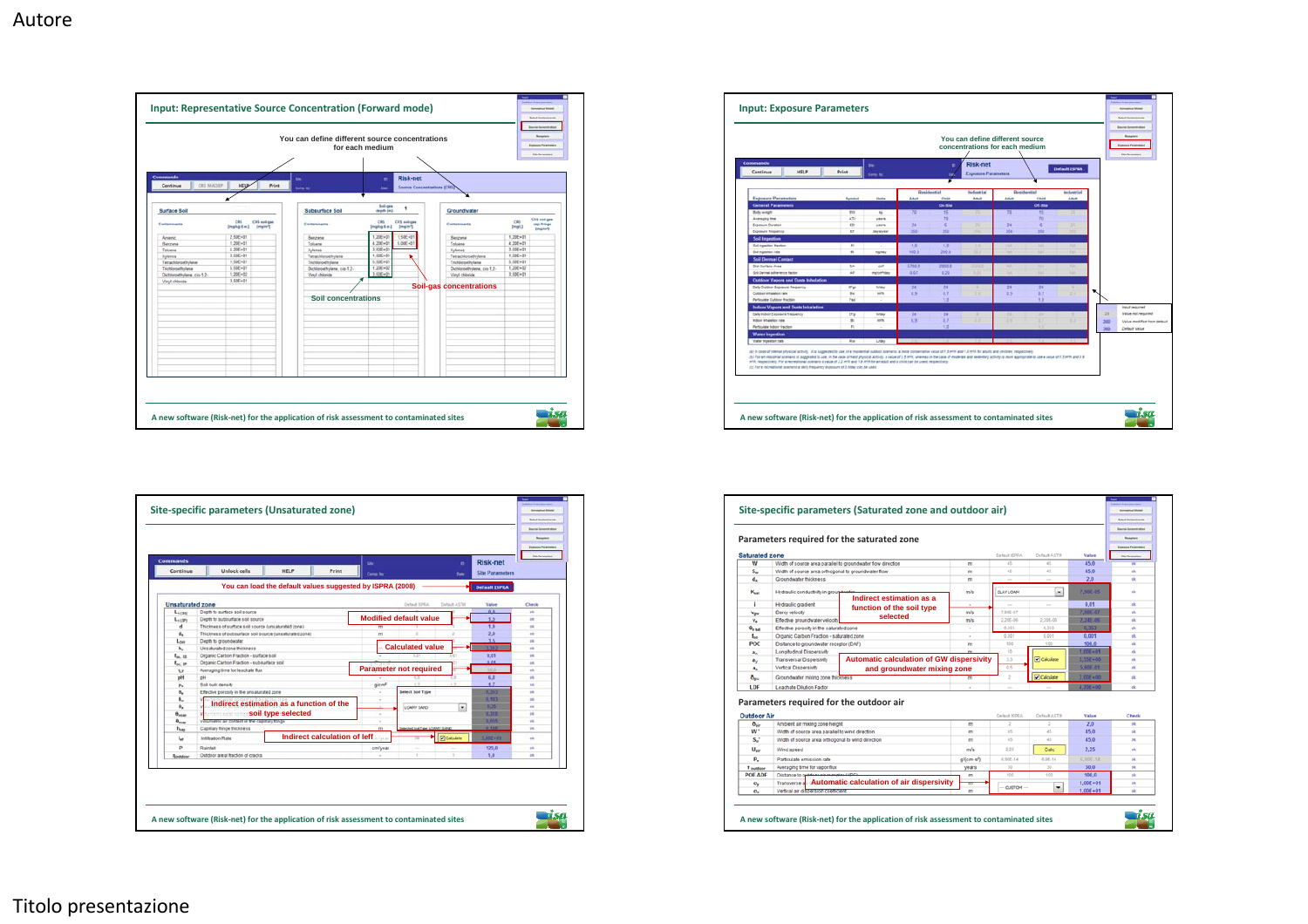| <b>Indoor Air</b>                              |                                               | Default 2255A              | Default ASTM            | Value           | <b>Execute Personates</b><br><b>Staff promption</b> |             |                 |
|------------------------------------------------|-----------------------------------------------|----------------------------|-------------------------|-----------------|-----------------------------------------------------|-------------|-----------------|
| On-Site Building                               |                                               |                            |                         |                 |                                                     |             |                 |
| $L_{\text{train}}$                             | Depth to base of enclosed space foundation    |                            | $\mathfrak{m}$          | 立封              | 4.18                                                | 0.15        | zk              |
| Lorack                                         | Thickness foundations                         |                            | $\mathbf{m}$            | $-2.14$         | $-2.15$                                             | 0.15        | ×               |
| $\mathbf{u}$                                   | Areal fraction of cracks in foundations/walls |                            | $\sim$                  | 0.01            | $-2.21$                                             | 0.01        | ×               |
| L.                                             | Endosed space volume infiltration area ratio  |                            | m                       | Ŧ               | ÷                                                   | 2.0         | $\mathfrak{m}$  |
| $\theta_{\text{current}}$                      | Volumeblic water content in the foundations   |                            | ×                       | 0.12            | 0.12                                                | 0.12        | $\frac{1}{2}$   |
| $\theta_{\text{arrows}}$                       | Volumetric air content in the foundations     |                            | $\sim$                  | 0.20            | 0.20                                                | 0.76        | ÷               |
| <b>ER</b>                                      | Endosed-space air exchange rate               |                            |                         | 1,405.04        | 1,455-04                                            | 1.40E.04    | ÷               |
| T. induor                                      | Averaging time for indoor vapor flux          | You can define different.  |                         | $\overline{35}$ | 50                                                  | 30.0        | $\overline{a}$  |
| Δp                                             | Differential indoorloutdoor air pressure.     | parameters for on-site and |                         | $\alpha$        | $\Box$ do >0                                        | 1.2         | <b>HE Check</b> |
| к.                                             | Soil vapor permeability                       | off-site building          | $\overline{a}$          | 1,908-12        | 1,938.42                                            | 1,305.42    | $\frac{1}{2}$   |
| $A_{n}$                                        | Area of building foundation-                  |                            | m <sup>z</sup>          | 7,005+01        | 7,005+01                                            | T.00E+01    | <b>H</b>        |
| Xerack                                         | Enclosed space foundation perimeter           |                            | m                       | 3,405+01        | 3,405+01                                            | 3,45E+01    | ×               |
|                                                |                                               |                            |                         |                 |                                                     |             |                 |
| <b>Hotel</b>                                   | Vapor Viscosity                               |                            | $g$ <sup>(cm-s)</sup>   | 1,810-04        | 1,212.04                                            | T.21E.04    | $\mathbf{m}$    |
| <b>Off-Site Building</b><br>$z_{\text{const}}$ | Depth to base of enclosed space foundation    |                            | $^{\prime\prime\prime}$ | 0.15            | 0.18                                                | 9.15        | <b>DR</b>       |
| Loraca                                         | Thickness foundations                         |                            | $^{\prime\prime\prime}$ | 0.15            | 4.15                                                | 0.15        | 16              |
| ŋ                                              | Areal fraction of cracks in foundations/walls |                            | 47                      | 5.21            | 0.01                                                | <b>BOIL</b> | ×               |
| L.                                             | Endosed space volume/mf/tration area ratio    |                            | $\mathsf{m}$            | $\pm$           | ÷                                                   | 2.0         | ×               |
| $\theta_{\text{normal}}$                       | Volumetric water content in the foundations   |                            | ÷                       | 2.32            | 0.12                                                | 11, 52      | $\overline{a}$  |
| Barrack                                        | Volumebic air content in the foundations      |                            | $\sim$                  | 0.26            | 4.24                                                | 0.26        | $+8$            |
| ER                                             | Endosed-space air exchange rate               |                            | t/s                     | 1,405-04        | 1,415.04                                            | 1,030.04    | ×               |
| T. indust                                      | Averaging time for indoor vapor flux          |                            | years                   | 30 <sub>1</sub> | 30                                                  | 55.B        | ×               |
| AD.                                            | Differential indocributdoor air pressure      |                            | g/(cm s <sup>p</sup> )  | $\alpha$        | $\Box$ do >0                                        | 百富          | no check        |
| ĸ.                                             | Soil vapor permeability                       |                            | mf                      | 1,026-12        | 1,006.12                                            | LIBE-12     | $\blacksquare$  |
| $A_{n}$                                        | Area of building foundation                   |                            | m <sup>8</sup>          | 7.005+01        | 2,008+01                                            | F.20E+21    | ×               |
|                                                | Endosed space foundation perimeter            |                            | m                       | 3.405+01        | 3,405+01                                            | 乳油圧+0t      | m               |
| Xiran                                          |                                               |                            |                         |                 |                                                     |             |                 |





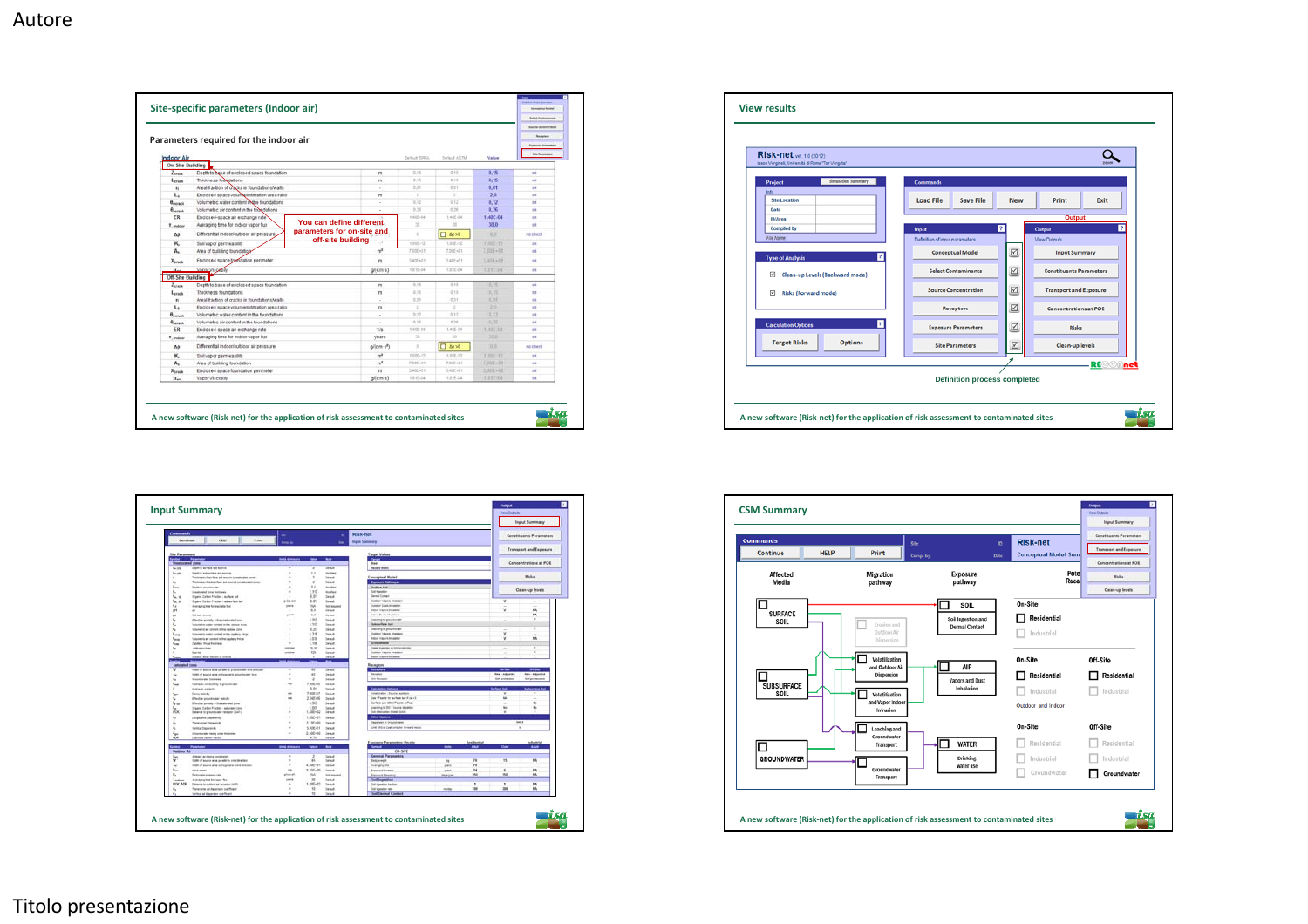

|                                             |                                | groundwater) the software reports the calculated clean-up levels for the<br>different selected contaminants |                                  |                                       |                                   |                      |                                         |                                     |                                 | Consantrations at POE            |                       |
|---------------------------------------------|--------------------------------|-------------------------------------------------------------------------------------------------------------|----------------------------------|---------------------------------------|-----------------------------------|----------------------|-----------------------------------------|-------------------------------------|---------------------------------|----------------------------------|-----------------------|
| <b>Commands</b><br>Continue                 | Symbols                        | HELP                                                                                                        | <b>Print</b>                     | m                                     |                                   | ۰<br>0m              | Risk-net                                | Clean up Levels (CSR): Soil Surface |                                 | <b>Risks</b><br>Cleare up levels |                       |
|                                             |                                | Bicalculcate CSR with<br>correction factors                                                                 |                                  |                                       |                                   |                      |                                         |                                     |                                 |                                  |                       |
| Contaminants                                | CSR<br>Indiadual<br>(mg/kg dw) | Correction factors (f)<br>18                                                                                | CSR soll<br>surface<br>Iwa promo | CSR etil<br>sustace<br><b>Implial</b> | Caronoganic<br><b>Blue</b><br>(R) | Hatard Index<br>040  | <b>Risk for</b><br>proundwater<br>(ROW) | csc<br>Residental<br>Impligitie?    | csc<br>Industrial<br>(mg/kg dw) | Csat<br><b>Bright diw 3</b>      | <b>CAS</b><br>táumber |
| Arsenic                                     | 3.896.01                       |                                                                                                             | 3,896.01                         | 3 66E-01                              | 1,00E.06                          | 1.80E-02             | <b>NA</b>                               |                                     |                                 | $\sim$                           | 7440-38-2             |
| Benzene                                     | 2.61E-04                       |                                                                                                             | 2,61E-04                         | 2 46E-04                              | 1,00E-06                          | 2 2 SE 4 5           | <b>AJA</b>                              |                                     |                                 | $1.34E + 0.3$                    | 7143-2                |
| Takuona                                     | $1.70E + 0.2$                  |                                                                                                             | $1.70E + 0.2$                    | $1.60E + 02$                          | $\sim$                            | $1.006 + 00$         | NA                                      |                                     |                                 | $7.96E + 02$                     | 108-88-3              |
| <b>Xylenes</b>                              | 2.53E+01                       |                                                                                                             | $2.53E + 01$                     | 2.38E+01                              | $\sim$                            | 1,00E+00             | <b>NA</b>                               |                                     |                                 | 4.96E+02                         | 1330-20-7             |
| Tetrachloroethylene                         | 1.51E-03                       |                                                                                                             | 1,51E-03                         | 1.42E-03                              | 1.00E-06                          | 9.87E-05             | NA                                      |                                     |                                 | 3.45E+02                         | 127.18.4              |
| Trichioroethylene                           | 2 BBE-04                       |                                                                                                             | 2,88E-04                         | 2,70E-04<br>3.09E+01                  | 1.00E-06<br><b>Section</b>        | 6.94E-04<br>1.00E+00 | NA.<br>144                              |                                     |                                 | $1.16E + 03$<br>$1.86E + 03$     | 75-01-5<br>156.69.2   |
| Dichloroethylene, cis-1.2-<br>Vanyi chlonde | 3.29E+01<br>6.85F-05           |                                                                                                             | $3.296 - 01$<br>6,85E-05         | E.43E-05                              | 1,006.06                          | 2.75E-05             | <b>NA</b>                               |                                     |                                 | $1.89E + 0.3$                    | 75-01-4               |
|                                             |                                |                                                                                                             |                                  |                                       |                                   |                      |                                         |                                     |                                 |                                  |                       |
|                                             |                                |                                                                                                             |                                  |                                       |                                   |                      |                                         |                                     |                                 |                                  |                       |
|                                             |                                |                                                                                                             |                                  |                                       |                                   |                      |                                         |                                     |                                 |                                  |                       |
|                                             |                                |                                                                                                             |                                  |                                       |                                   |                      |                                         |                                     |                                 |                                  |                       |
|                                             |                                |                                                                                                             |                                  | On alter<br>Outdoor                   | <b>R</b> and<br>1.01E-06          | Hit not<br>9.72E-02  |                                         |                                     |                                 |                                  |                       |
|                                             |                                |                                                                                                             |                                  | Indone                                | 4.005.06                          | $3.006 - 00$         |                                         |                                     |                                 |                                  |                       |
|                                             |                                |                                                                                                             |                                  | Off alter                             | R tot                             | Hi tot               |                                         |                                     |                                 |                                  |                       |
|                                             |                                |                                                                                                             |                                  | Outdoor                               |                                   |                      |                                         |                                     |                                 |                                  |                       |
|                                             |                                |                                                                                                             |                                  |                                       |                                   |                      |                                         |                                     |                                 |                                  |                       |